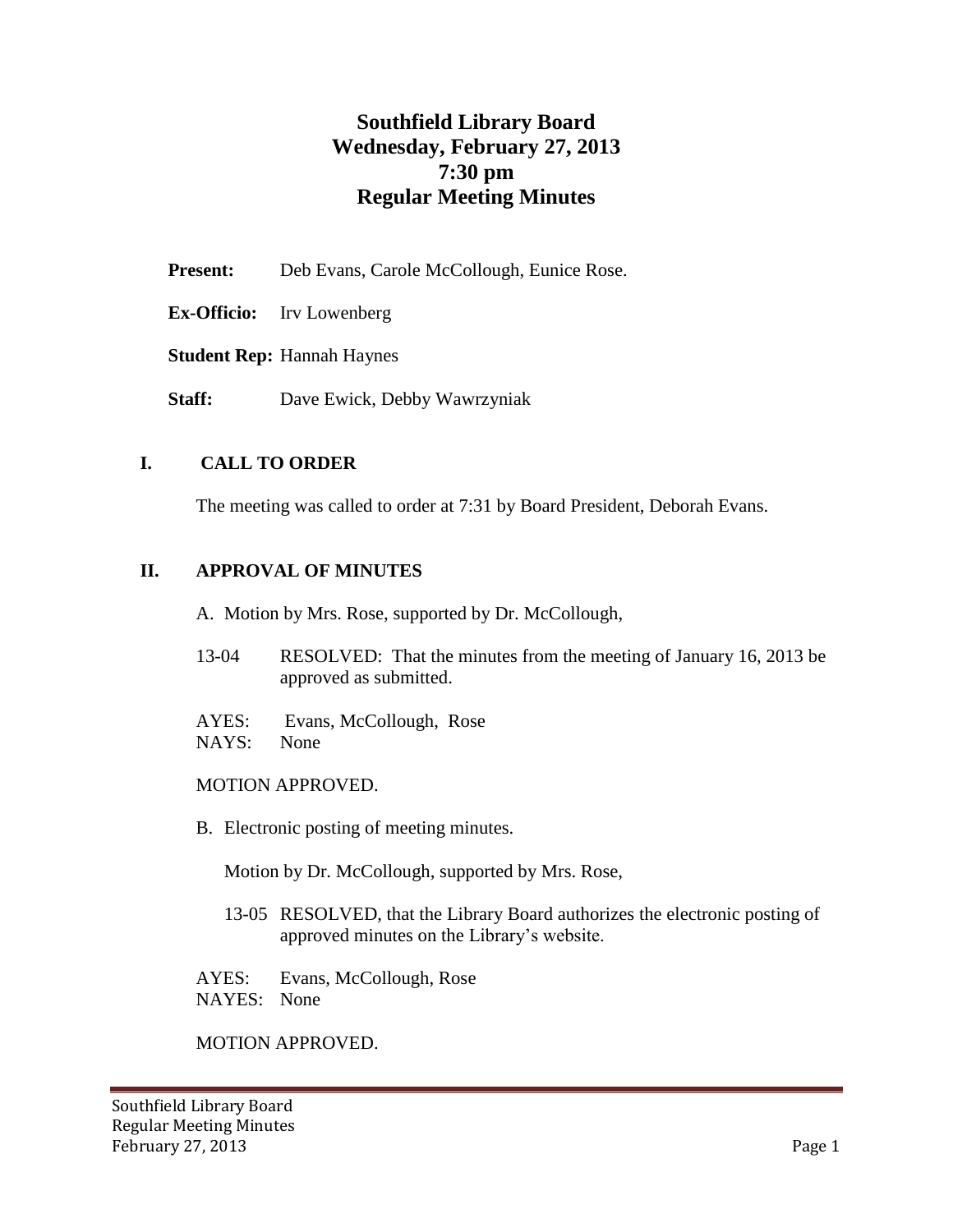# **III REQUEST TO ADDRESS THE BOARD**

The Board wanted to go on record in complementing staff for their professionalism in a number of areas.

Also, staff has shown a lot of creativity in promoting reading. The "Book a Blind Date" program was very clever and fun. Additionally, their table top displays are always interesting and an eye-catching way of introducing new and different titles / authors to patrons.

Mr. Ewick used this time to describe a new program for next month, "March Madness". This program allows visitors to vote for a favorite book among several different genres, on the way to selecting a "Champion" title for the SPL.

# **IV TREASURER'S REPORT**

A. The Executive Summary for January, 2013, was reviewed by the Board.

Irv Lowenberg arrived at 7:44

B. Mr. Ewick distributed a summary detailing the Library's budget for FY 13/14 which was recently submitted to OMB.

In response to a question by the Board, Mr. Lowenberg reported on the status of Personal Property Tax legislation and how it relates to the City of Southfield.

Motion by Dr. McCollough, supported by Mrs. Rose,

- 13-06: RESOLVED: that the Library Board does hereby approve the Library's proposed FY 13/14 budget as submitted to the Office of Management and Budget.
- AYES: Evans, McCollough, Rose NAYS: None

MOTION APPROVED.

# **V. REPORTS**

A. Junior Library Board: Hannah Haynes reported that the Junior Library Board is planning a bake sale for Library staff on March 12, in the staff lounge. Last year, \$90 was raised and used toward youth programming. The Junior Library Board hopes to raise more money this year.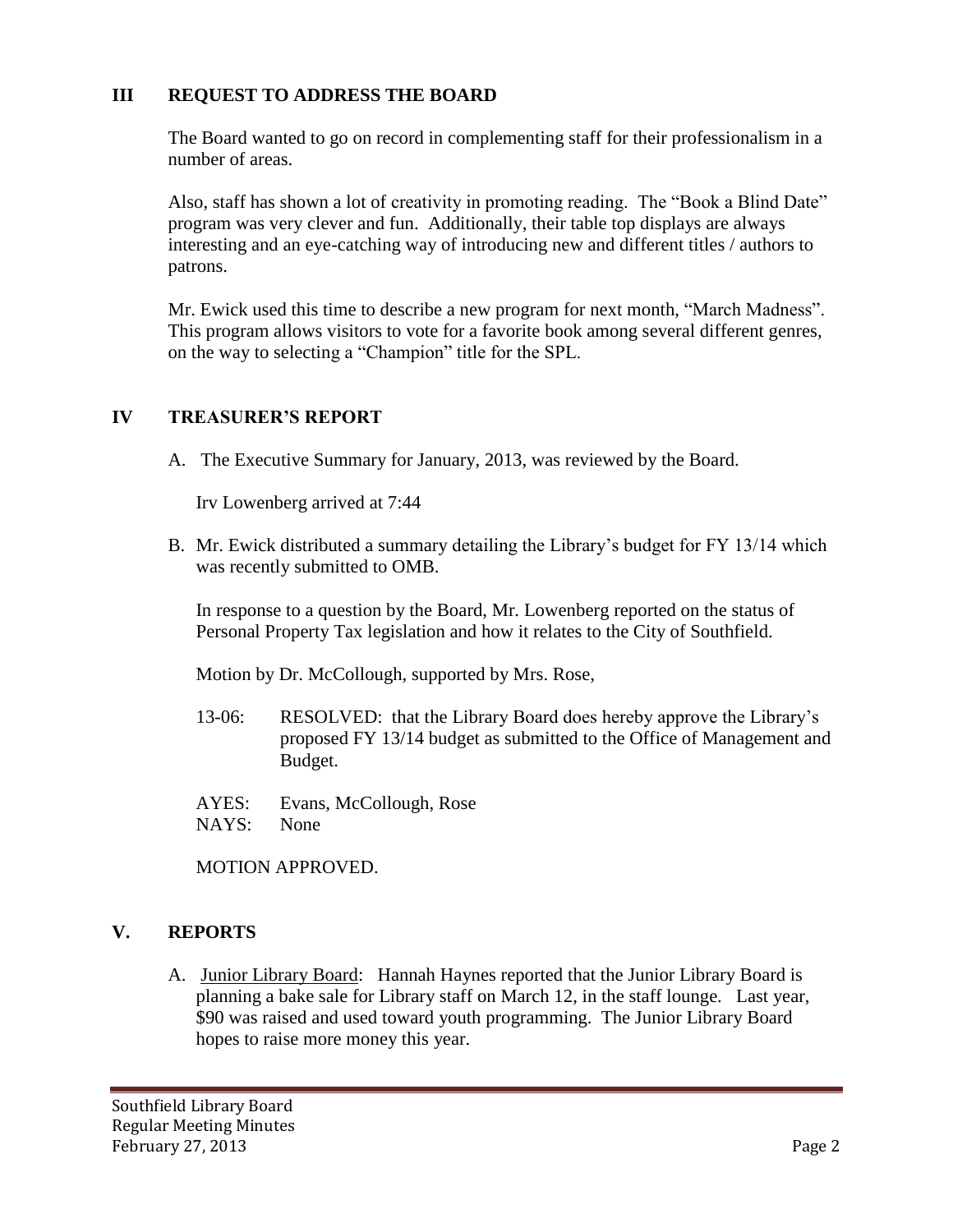B. Deputy City Librarian Mary Beall was absent this evening and the report was provided by Mr. Ewick.

**Building Update**: There are no current issues. The HVAC system is functioning well. Ms. Beall remains in contact with Bumler related to future maintenance issues.

**Staff Update**: There is no news related to staffing at the Library.

# **VI OLD BUSINESSS**

A. Café Update**:** It was noted that CanStrong did not respond to the Library Board's letter of January 21<sup>st</sup>.

Mr. Ewick was instructed to work with the City's Legal Department regarding this lack of response and the options open to the Board regarding CanStrong's lack of communication.

- B. Art Advisory Committee Update :
	- o The Library's Art Advisory Committee met on January 23, 2013 to review 3 pieces of art being offered to the Southfield Public Library. The recommendation of the Committee was shared with the Board.

After reviewing the Committee's recommendations, and after additional discussion, the Board decided to decline the offer of all three pieces of art and asked Mr. Ewick to share their decision with those individuals making the offers.

# **VII NEW BUSINESS**

A. Re-purposing of the Auditorium: This item will be put on next month's agenda for further consideration.

Mr. Lowenberg left the meeting at 9:00 p.m.

 Mr. Ewick talked about new study rooms for the Library. He distributed a photo of the configuration used in Canton. This is a "wish list" item that the Board will keep in mind for the future.

# **VIII ALL OTHER BUSINESS**

A. Programming: February programming was reviewed. March programs, including Battle of the Books were discussed. It was pointed out that the next meeting is